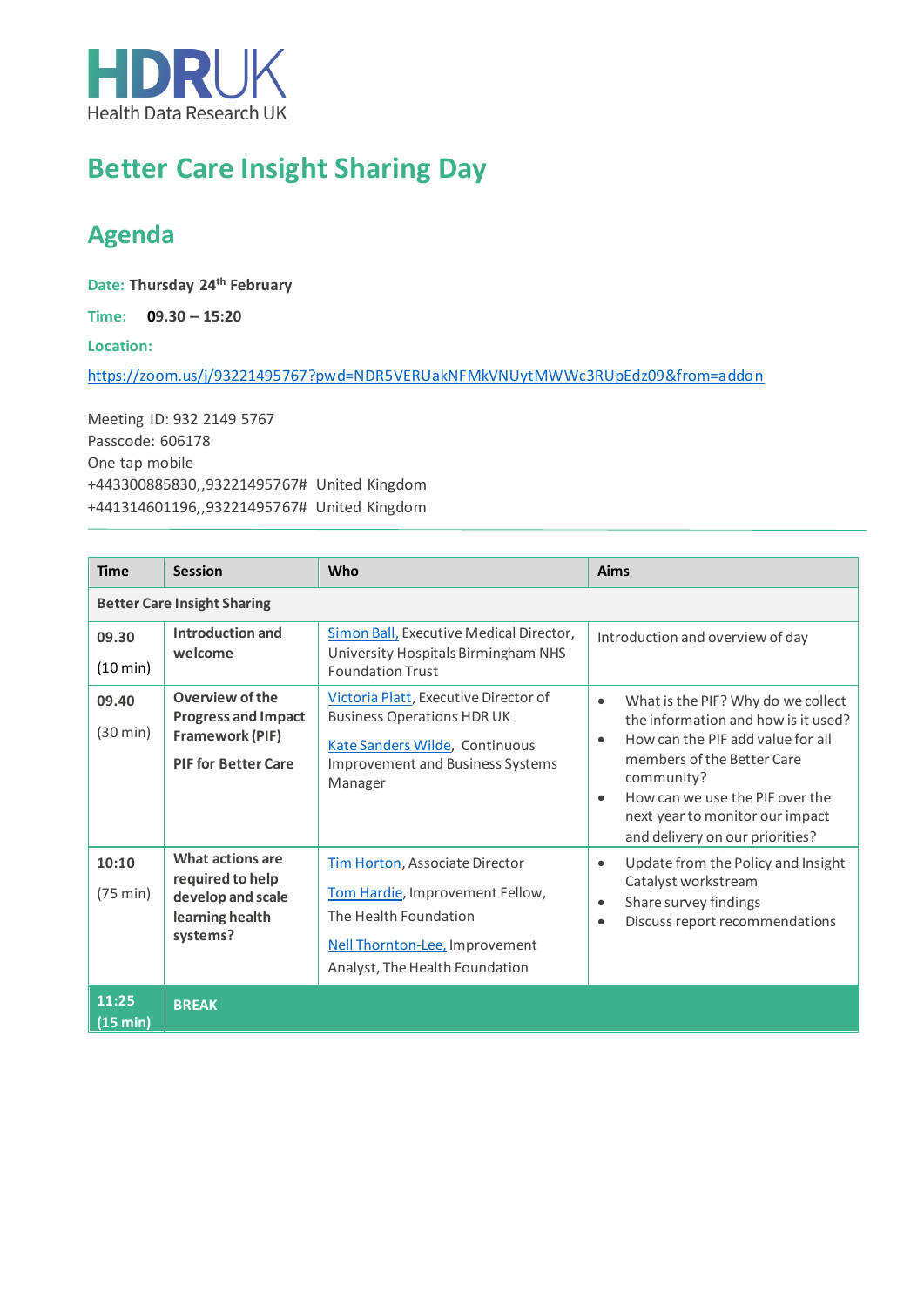

| 11.40<br>(45 min)           | Hub update:<br><b>ALLEVIATE</b><br>$\bullet$<br>DataMind<br>$\bullet$                                                                                                     | <b>Emily Jefferson, Director of the HDR</b><br>Alleviate Pain Data Hub, University<br>of Dundee<br>Jenni Harrison, Deputy Director of<br>the HDR Alleviate Pain Data Hub,<br>University of Dundee<br>Ann John, Principal Investigator and<br>Co-Director of DATAMIND, Swansea<br>University<br>Rob Stewart, Co-Director of<br>DATAMIND, Kings College London                                       | $\bullet$                           | Update on new data resources and<br>tools available to support research<br>in pain and mental health through<br>the hub network                                                                                                                                              |
|-----------------------------|---------------------------------------------------------------------------------------------------------------------------------------------------------------------------|----------------------------------------------------------------------------------------------------------------------------------------------------------------------------------------------------------------------------------------------------------------------------------------------------------------------------------------------------------------------------------------------------|-------------------------------------|------------------------------------------------------------------------------------------------------------------------------------------------------------------------------------------------------------------------------------------------------------------------------|
| 12:25<br>(30 min)           | <b>Patient and Public</b><br>Involvement and<br><b>Engagement for</b><br><b>Better Care</b>                                                                               | Sinduja Manohar, Public<br>Engagement and Involvement<br>Manager<br>Rosanna Fennessy, National Better<br>Care PPIE representative<br>Michaela Regan, Better Care PPIE<br>representative                                                                                                                                                                                                            | $\bullet$                           | Strategies and resources to support<br><b>PPIE</b> in Better Care                                                                                                                                                                                                            |
| 12:55<br>(1 hour)           | <b>LUNCH</b>                                                                                                                                                              |                                                                                                                                                                                                                                                                                                                                                                                                    |                                     |                                                                                                                                                                                                                                                                              |
| 14:00<br>$(60 \text{ min})$ | <b>Reflections on using</b><br>health data for<br>biomedical research                                                                                                     | Chair: Anthony Brookes, University of<br>Leicester<br>Paul Lambert, Professor of Biostatistics,<br>University of Leicester<br>Keith Abrams, University of Warwick<br>Olalekan Lee Aiyegbusi, University of<br>Birmingham<br>Alastair Denniston, Director of INSIGHT,<br>Associate Director HDR UK Midlands,<br>Consultant Ophthalmologist,<br>Birmingham<br>Theo Arvanitis, University of Warwick. | $\bullet$<br>$\bullet$<br>$\bullet$ | Limitations and challenges of using<br>health data for research use<br>Consider the key issues including<br>the impact of standardised data<br>models<br>Explore the scale of the problem<br>Illustrate potential defensive<br>strategies that help to mitigate the<br>risks |
| 15:00<br>(15 min)           | CogStack:<br>Fundamental<br>Infrastructure for<br>'Unlocking' Electronic<br>Health Record (EHR)<br>data for clinicians,<br>academics and<br>population health<br>analysis | Tom Searle, King's College London                                                                                                                                                                                                                                                                                                                                                                  | $\bullet$<br>$\bullet$<br>$\bullet$ | Introduction to CogStack<br>Current impact and future plans for<br>the platform<br>How to get involved and use the<br>technology                                                                                                                                             |
| 15:15<br>(5 min)            | <b>Closing remarks and</b><br>next steps                                                                                                                                  | Alice Turnbull, Programme Director,<br><b>HDRUK</b><br>Kevin Dunn, HDR UK Programme<br>Manager, HDR UK Midlands                                                                                                                                                                                                                                                                                    | $\bullet$                           | Wrap up, next steps and close                                                                                                                                                                                                                                                |
| 15:20                       | <b>CLOSE</b>                                                                                                                                                              |                                                                                                                                                                                                                                                                                                                                                                                                    |                                     |                                                                                                                                                                                                                                                                              |